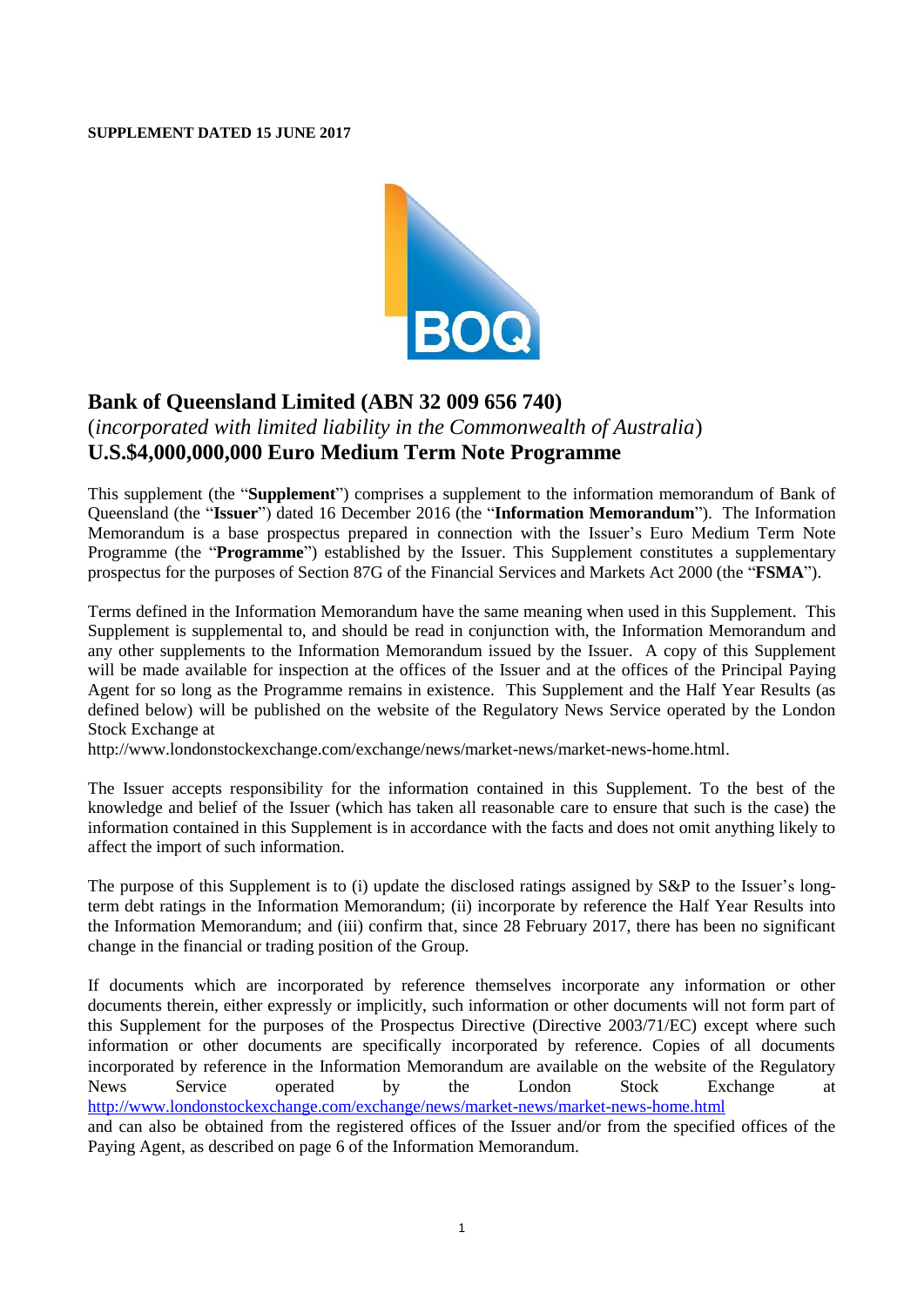To the extent that there is any inconsistency between (a) any statement in this Supplement or any statement incorporated by reference into the Information Memorandum by this Supplement and (b) any other statement in or incorporated by reference in the Information Memorandum, the statements in (a) above will prevail.

Save as disclosed in this Supplement, there has been no other significant new factor, material mistake or inaccuracy relating to information included in the Information Memorandum since the publication of the Information Memorandum.

#### **Updates to the Information Memorandum**

### *Introduction*

The first and second sentences of the sixth paragraph on page 2 of the Information Memorandum are deemed to be deleted and replaced in their entirety with the following sentences:

"The Issuer has a long term credit rating of A3 by Moody's Investors Service Pty. Limited ("**Moody's**"), Aby Fitch Australia Pty. Ltd. ("**Fitch**") and BBB+ by Standard & Poor's (Australia) Pty. Limited ("**S&P**") and a short term credit rating of P-2 by Moody's, F2 by Fitch and A-2 by S&P. The Programme has been rated BBB+ in respect of long-term unsecured and unsubordinated notes; and A-2 in respect of short-term unsecured and unsubordinated notes, respectively, by S&P."

### *Overview of the Programme*

The first and second sentences of the "*Overview of the Programme- Rating*" paragraph on page 13 of the Information Memorandum are deemed to be deleted and replaced in their entirety with the following sentences:

"The Issuer has a long term credit rating of A3 by Moody's, A- by Fitch and BBB+ by S&P and a short term credit rating of P-2 by Moody's, F2 by Fitch and A-2 by S&P. The Programme has been rated BBB+ in respect of long-term unsecured and unsubordinated notes; and A-2 in respect of short-term unsecured and unsubordinated notes, respectively, by S&P."

# *Risks relating to the Bank*

# *Funding and liquidity risk*

The second paragraph in the section entitled "*Risk Factors- Risks relating to the Bank- Funding and liquidity risk*" on page 16 of the Information Memorandum is deemed to be deleted and replaced in its entirety with the following:

"The Bank has made progress in strengthening the balance sheet, creating a sustainable funding profile and improving internal capital generation. Fitch and Moody's revised their long-term debt ratings for the Bank during 2013/2014 whereby Moody's upgraded their long-term rating to A3 and Fitch upgraded their longterm rating to A-. S&P, having upgraded their long term debt ratings for BOQ during the same period, revised their long-term debt ratings for the Bank in May 2017 to BBB+. All three rating agencies have noted the improved balance sheet and capital strength of the Bank."

# *Credit Ratings*

The second paragraph and the table setting out the Issuer's current long-term debt ratings in the section entitled "*Risk Factors- Risks relating to the Bank- Credit Ratings"* on page 22 of the Information Memorandum are deemed to be deleted and replaced in their entirety with the following: